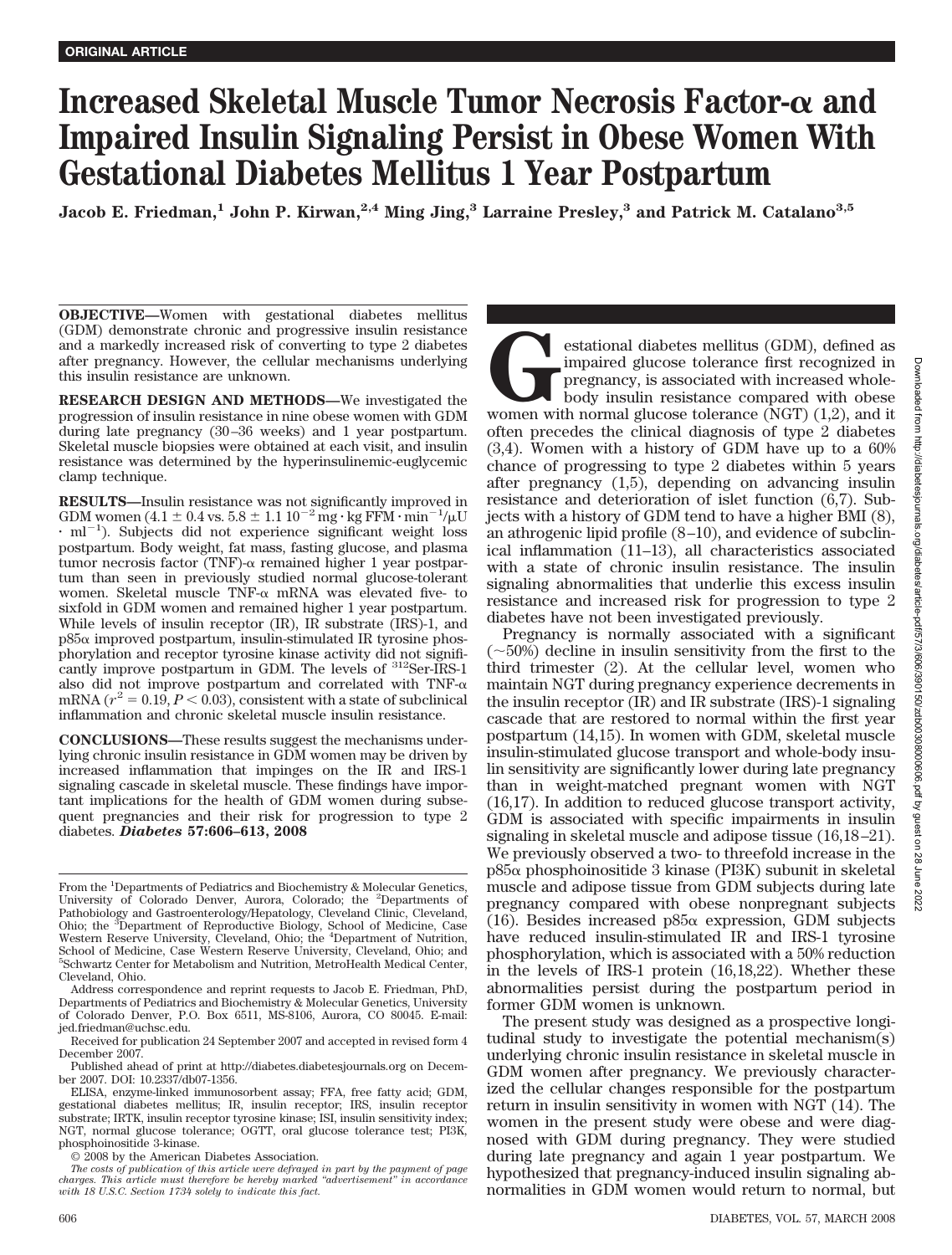#### TABLE 1

Descriptive characteristics during late pregnancy and postpartum in women with GDM

|                                     | Late<br>pregnancy | Postpartum      |
|-------------------------------------|-------------------|-----------------|
| Age (years)                         | $36.1 \pm 1.9$    | $36.9 \pm 1.9*$ |
| Parity $(n)$                        | $0-1(n=4)$        |                 |
|                                     | $>1 (n = 5)$      |                 |
| Weight (kg)                         | $95.8 \pm 6.0$    | $90.4 \pm 7.0$  |
| BMI $\frac{\text{kg}}{\text{m}^2}$  | $35.2 \pm 2.0$    | $33.0 \pm 2.6$  |
| Body fat $(\%)$                     | $39.2 \pm 1.7$    | $42.6 \pm 2.1*$ |
| Fasting plasma glucose (mg/dl)      | $92 + 2$          | $105 \pm 5^*$   |
| Fasting plasma insulin $(\mu U/ml)$ | $24.6 \pm 3.4$    | $17.7 + 2.4**$  |

Data are means  $\pm$  SE;  $n = 9$ . \* $P < 0.05$ , \*\* $P < 0.01$  vs. late pregnancy.

that other defects might remain to help explain the chronic insulin resistance characteristic of these women postpartum. Our results show that obese women with GDM failed to return to their prepregnancy weight and maintained their insulin resistance postpartum. They continued to have impaired IR tyrosine phosphorylation, increased  $^{312}$ Ser-IRS-1 phosphorylation, and increased TNF- $\alpha$  mRNA in skeletal muscle, suggesting the mechanisms underlying chronic insulin resistance in former GDM women may be driven by inflammation that impinges on the insulin signaling cascade in skeletal muscle. While some of the pregnancy-induced mechanisms of insulin resistance (decreased IRS-1 and increased  $p85\alpha$ ) improved postpartum, these results suggest that increased adiposity postpartum may prompt progressive insulin resistance with important implications for increased risk for type 2 diabetes.

## **RESEARCH DESIGN AND METHODS**

**Subjects.** Nine women with GDM (age  $36 \pm 2$  years) volunteered to participate in the study (Table 1). GDM during pregnancy was established according to the criteria of Carpenter and Coustan (23). Prior physical activity was evaluated using the Minnesota Leisure Time Physical Activity questionnaire (24). For late pregnancy, physical activity was assessed from the last menstrual period, and for postpartum, it was assessed from delivery up to a maximum of 12 months. All pregnancy data were collected between 30 and 36 weeks gestation. All postpartum evaluations were performed  $\sim$ 1 year after delivery, when the women had stopped breastfeeding. These data were obtained during the follicular phase of the menstrual cycle and none of the women were using hormonal contraception. The experimental protocol was approved by the Institutional Review Board at MetroHealth Medical Center, and written informed consent was obtained from all subjects before enrollment into the study.

**Oral glucose tolerance tests.** A standard 75-g oral glucose tolerance test (OGTT) was performed on all subjects within 1 year postpartum. The OGTT was performed after a 10- to 12-h overnight fast. Venous blood samples for glucose and insulin determination were drawn in the fasting state and at 30, 60, 90, and 120 min after ingestion of the glucose drink. Glucose tolerance was classified according to the American Diabetes Association *Clinical Practice Recommendations* (25). Subjects were instructed to eat a diet consisting of at least 60% of energy as complex carbohydrate, 25% as fat, and 15% as protein for the week before the test.

**Body composition.** Body composition was determined by hydrostatic weighing according to the method described by Catalano et al. (26). Height was measured to the nearest 1.0 cm without shoes and body weight was measured to the nearest 0.1 kg.

**Hyperinsulinemic-euglycemic clamps.** A single-stage 2-h hyperinsulinemiceuglycemic clamp with  $[6,6^2H]$ glucose kinetics (5 mmol/l glucose, 40 mU ·  $m^{-2} \cdot min^{-1}$  was performed during late pregnancy (30–36 weeks) and was repeated  $\sim$ 1 year after delivery, as previously described (27). Insulin sensitivity (*M*) was computed from the glucose infusion rate that was required to maintain blood glucose at 90 mg/dl, plus residual endogenous glucose output based on [6,6-<sup>2</sup> H]glucose kinetics. The subjects were counseled by a nutritionist 1 week before study to maintain a carbohydrate and fat intake of 50–55% and 30–35%, respectively, after adjusting for the caloric demands of pregnancy.

**Muscle biopsy.** Muscle biopsies were performed using the Bergstrom needle biopsy procedure as previously described (28). Approximately 100 mg of tissue was obtained from the vastus lateralis muscle during late pregnancy and again  $\sim$ 1 year postpartum. Both biopsies were performed under basal conditions after an overnight fast. The muscle sample was immediately frozen in liquid nitrogen and stored at  $-80^{\circ}$ C for subsequent analysis.

**IR and IR tyrosine kinase assays.** IR content, IR tyrosine phosphorylation, and IR tyrosine kinase (IRTK) activity in response to insulin was measured in triplicate by enzyme-linked immunosorbent assay (ELISA) as previously described (14,18).

Western blot analysis. The levels of IR<sub>B</sub>, IRS-1, <sup>312</sup>Ser-IRS-1 phosphorylation,  $p85\alpha$ , Akt,  $p70S6$  kinase, and GLUT4 were determined in the muscle biopsy samples as previously reported (14). Each protein sample was run in duplicate and normalized to either GAPDH or  $\beta$ -actin, and the results were expressed as percent change relative to the value obtained in late pregnancy. Antibodies to Akt and p70S6 kinase were purchased from Cell Signaling Technology (Danvers, MA); IRß, IRS-1, GLUT4, GAPDH, and actin were from Santa Cruz Biotechnology (Santa Cruz, CA);  ${}^{312}$ Ser-IRS-1 and p85 $\alpha$  were from Upstate (Millipore, Bellerica, MA).

**Quantitative real-time PCR.** Total RNA was extracted from  $\sim$ 20 mg of frozen muscle. The samples were disrupted on ice by pellet pestle motor (Kimble Kontes, Vineland, NJ) and homogenized in 20 mg/ml proteinase K at 55°C. Total RNA was then isolated using RNeasy Mini kit (Qiagen, Valencia, CA) according to the manufacturer's directions and DNase-treated (Ambion, Austin, TX). The quality of the isolated RNA was assessed by electrophoresis on 1.5% agarose gels based on the integrity of 28S and 18S bands after ethidium bromide staining. The quantity of total RNA was determined spectrophotometrically at an absorbance of 260 nm. cDNA was prepared from 2 µg total RNA using random decamers and reverse transcriptase kit from Ambion.

TNF- $\alpha$  gene expression was determined by quantitative real-time PCR. Housekeeping gene  $\beta$ -actin and human TNF- $\alpha$  PCR primer sets were purchased from Roche Applied Science (Indianapolis, IN). A 2-µl sample of diluted cDNA was amplified in FastStart SYBR Green reagents (Roche) using 30 cycles at 95°C for 10 s, 55°C for 10 s, and 72°C for 18 s in a LightCycler PCR system (Roche). The data were normalized to  $\beta$ -actin expression using the relative standard curve method and expressed as fold-increase. The specificity of the amplified PCR product was assessed from the melting curve. Negative controls (RNA without reverse transcriptase) were included in each assay as a check for contamination.

Plasma glucose, insulin, and TNF- $\alpha$  assays. All samples were measured for glucose, insulin, and TNF- $\alpha$  and were run in duplicate in a single assay. Plasma glucose concentrations were measured by the glucose oxidase method. Blood samples for insulin measurements were centrifuged at 4°C and the plasma was stored at  $-80^{\circ}$ C for subsequent analysis by a double-antibody radioimmunoassay as previously described  $(29)$ . Plasma TNF- $\alpha$  concentrations were measured by ELISA (Quantikine HS; R&D Systems, Minneapolis, MN). The intra-assay coefficient of variation was 14%, the minimum detectable limit of the assay was 0.18 pg/ml, and the lowest standard was 0.5 pg/ml.

**Statistical analysis.** All values are presented as means  $\pm$  SE. Differences between dependent variables were examined using a paired Student's *t* test or a Wilcoxon's signed-rank test. The relationship between the change in insulin sensitivity measured during the clamp and change in plasma TNF- $\alpha$  or insulin signaling proteins was based on univariate correlation analysis. The data were analyzed using Statview II (Abacus Concepts, Berkeley, CA) or Prism 4 (GraphPad Software, San Diego, CA).  $P < 0.05$  was considered statistically significant.

#### **RESULTS**

**Insulin sensitivity.** Insulin sensitivity was determined in obese GDM subjects during late third trimester and again  $\sim$ 1 year postpartum using the hyperinsulinemic-euglycemic clamp technique as outlined under RESEARCH DESIGN AND METHODS. One year postpartum GDM women demonstrated insulin resistance that was not significantly different from values obtained in late pregnancy  $(4.1 \pm 0.4 \text{ vs. } 5.8 \pm 1.1$  $10^{-2}$  mg · kg FFM · min<sup>-1</sup>/ $\mu$ U · ml<sup>-1</sup>, *P* = 0.1034) (Fig. 1). As shown in Table 1, fasting plasma glucose increased postpartum  $(P < 0.05)$ , while fasting plasma insulin levels declined significantly postpartum  $(P < 0.01)$ . Five of the nine subjects had a fasting glucose  $>100$  mg/dl postpartum. Complete OGTT data were obtained on eight of the nine subjects in the postpartum follow up. The mean 2-h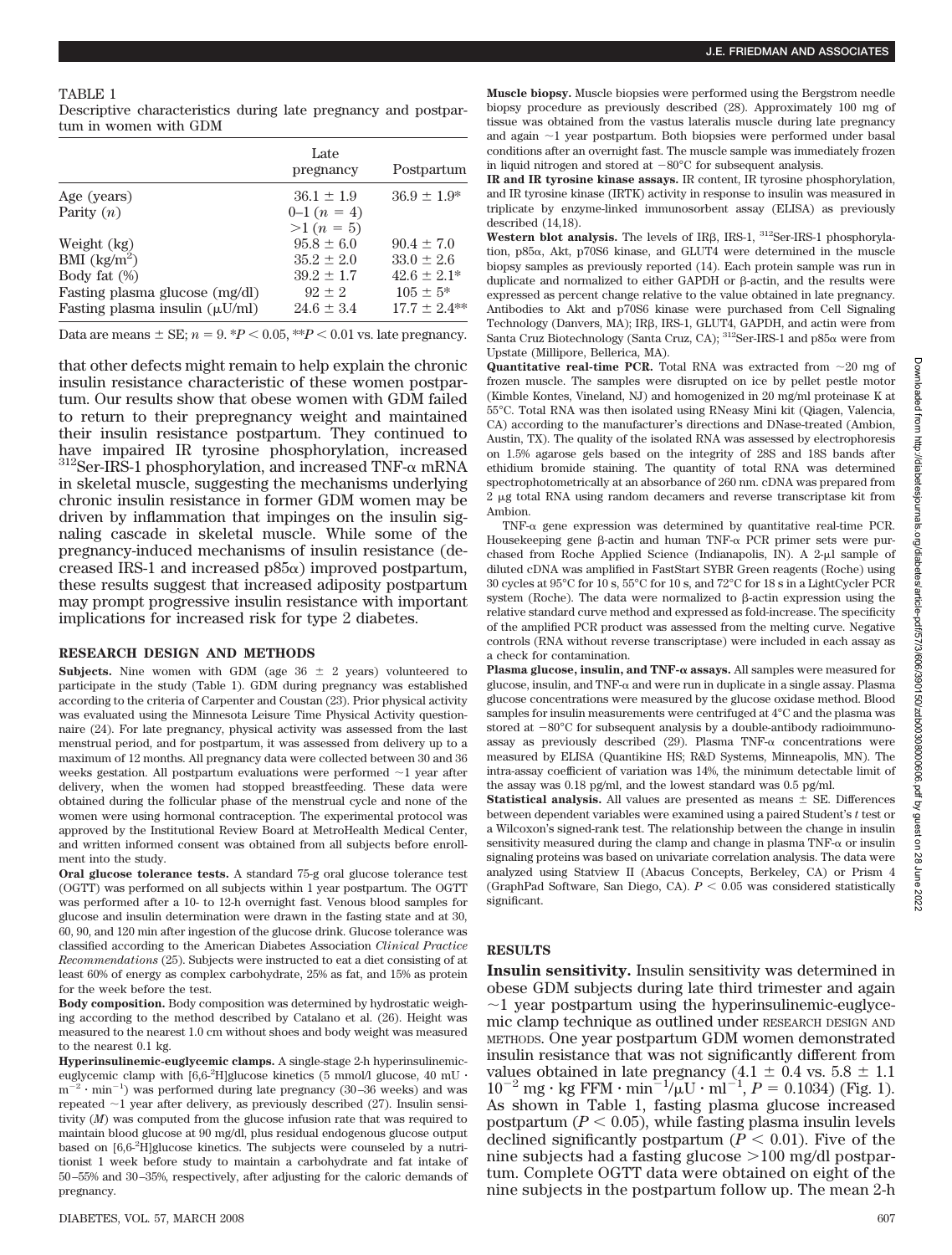

**FIG. 1. Insulin sensitivity measured during hyperinsulinemic-euglycemic clamps performed during late pregnancy (30–36 weeks) and re-** $\text{pected } \sim 1 \text{ year postpartum.}$  Data are means  $\pm \text{ SE}, n = 9$ . No significant difference was found  $(P = 0.1034)$ . The *M* value was calculated for the **final 150–180 min of the clamp. Units are expressed relative to fat-free mass (FFM).**

OGTT value was  $131 \pm 10$  mg/dl. Two of the nine subjects had 2-h glucose values  $>140$  mg/dl but  $<200$ mg/dl. In addition, two of the four subjects with normal fasting glucose levels had 2-h values  $>130$  mg/dl but  $<140$ mg/dl. Thus, seven of the nine subjects had impaired or abnormally high glucose tolerance postpartum.

**Body composition.** Body composition was determined by hydrostatic weighing during late gestation and  $\sim$ 1 year postpartum. GDM subjects did not lose a significant amount of body weight after pregnancy and did not return to their self-reported prepregnancy weight (Fig. 2), whereas a group of women with NGT (shown for comparison in Table 2) studied previously returned to prepregnancy body weight (14). In addition, although the BMI for GDM subjects was similar postpartum, fat mass increased



FIG. 2. Body weight based on self-reported weights prepregnancy  $(\Box)$ and measured weights during late pregnancy (30–36 weeks;  $\equiv$  ) and  $\sim$  1 **year postpartum (** $\blacksquare$ **). Data are means**  $\pm$  **SE,**  $n = 9$ .  $\ast P < 0.0001$  vs. prepregnancy, \*\* $\overline{P}$  < 0.0001 vs. late pregnancy, \* $P$  < 0.005 vs. prepregnancy, and \*\* $\overline{P}$  < 0.05 vs. prepregnancy. Data for NGT patients were **reported previously (14) and are included for reference purposes.**

#### TABLE 2

Descriptive characteristics during late pregnancy and postpartum in women with normal glucose tolerance studied previously

|                                     | Late pregnancy | Postpartum       |
|-------------------------------------|----------------|------------------|
| Age (years)                         | $32.0 \pm 1.6$ | $33.2 \pm 1.7^*$ |
| Parity $(n)$                        | $0-1(n=6)$     |                  |
|                                     | $>1 (n = 3)$   |                  |
| Weight (kg)                         | $72.5 \pm 2.0$ | $60.0 \pm 2.4*$  |
| BMI $\left({\rm kg/m^2}\right)$     | $25.6 \pm 0.6$ | $21.2 \pm 0.8^*$ |
| Body fat $(\%)$                     | $28.9 \pm 1.0$ | $27.6 \pm 1.6$   |
| Fasting plasma glucose (mg/dl)      | $80 \pm 3$     | $88 + 2*$        |
| Fasting plasma insulin $(\mu U/ml)$ | $11.7 \pm 1.7$ | $8.3 \pm 0.9*$   |

Data are means  $\pm$  SE;  $n = 9$ . From Kirwan et al. (14). \**P* < 0.05 vs. late pregnancy.

slightly but significantly in the obese GDM women  $(P <$ 0.05) (Table 1).

**Physical activity.** A standardized questionnaire was used to assess levels of physical activity during the 12 months preceding each clamp measurement (24). We did not see any major difference in these self-reported indexes for women with GDM postpartum (119  $\pm$  49 units) compared with late pregnancy (110  $\pm$  39 units) because of the wide range of activity.

**Skeletal muscle insulin receptor expression and function.** We previously demonstrated that during late pregnancy, women with GDM have a significant impairment in skeletal muscle IR tyrosine phosphorylation and reduced IRTK activity compared with weight-matched pregnant obese patients with NGT (16,18). To examine whether the decrement in IR activity persists or recovers in former GDM women, muscle biopsies were obtained in the same subjects during the late third trimester and 1 year postpartum. Using identical concentrations of insulin receptors isolated from skeletal muscle, we measured basal and maximal insulin-stimulated IR tyrosine phosphorylation in vitro. Basal IR phosphorylation was similar during late pregnancy and postpartum (Fig. 3*A*). Insulin-stimulated IR tyrosine phosphorylation increased three- to fourfold above basal levels. However, there was no significant changes found in maximal insulin-stimulated IR tyrosine phosphorylation 1 year postpartum compared with late pregnancy (Fig. 3*A*). Maximal insulin-stimulated IRTK activity measured against an artificial tyrosine substrate (Poly Glu:Tyr) was also unchanged from late pregnancy to postpartum, suggesting a lack of postpartum change in IR function (Fig. 3*B*).

**Downstream signaling, protein expression, and phosphorylation.** The most immediate proteins downstream of the IR include the IRS family of proteins that includes IRS-1, which is the major IRS in adult human skeletal muscle. We previously documented a  $\sim$  50% decrement in IRS-1 in GDM subjects compared with obese subjects in the nonpregnant state (16). In the present study, both IR and IRS-1 protein expression increased from late pregnancy to postpartum  $(P < 0.05)$  in women with GDM (Fig. 4). Phosphorylation of IRS-1 on serine 312 is known to negatively regulate IRS-1 tyrosine phosphorylation and may induce insulin resistance in response to increased fatty acid or cytokine activation (30). We measured the abundance of 312Ser-IRS-1 in the basal state using a phosphospecific antibody and found that in women with GDM the levels were not significantly changed postpartum. When expressed as a ratio of <sup>312</sup>Ser-IRS-1 to total IRS-1, the ratio was also unchanged. Previously we found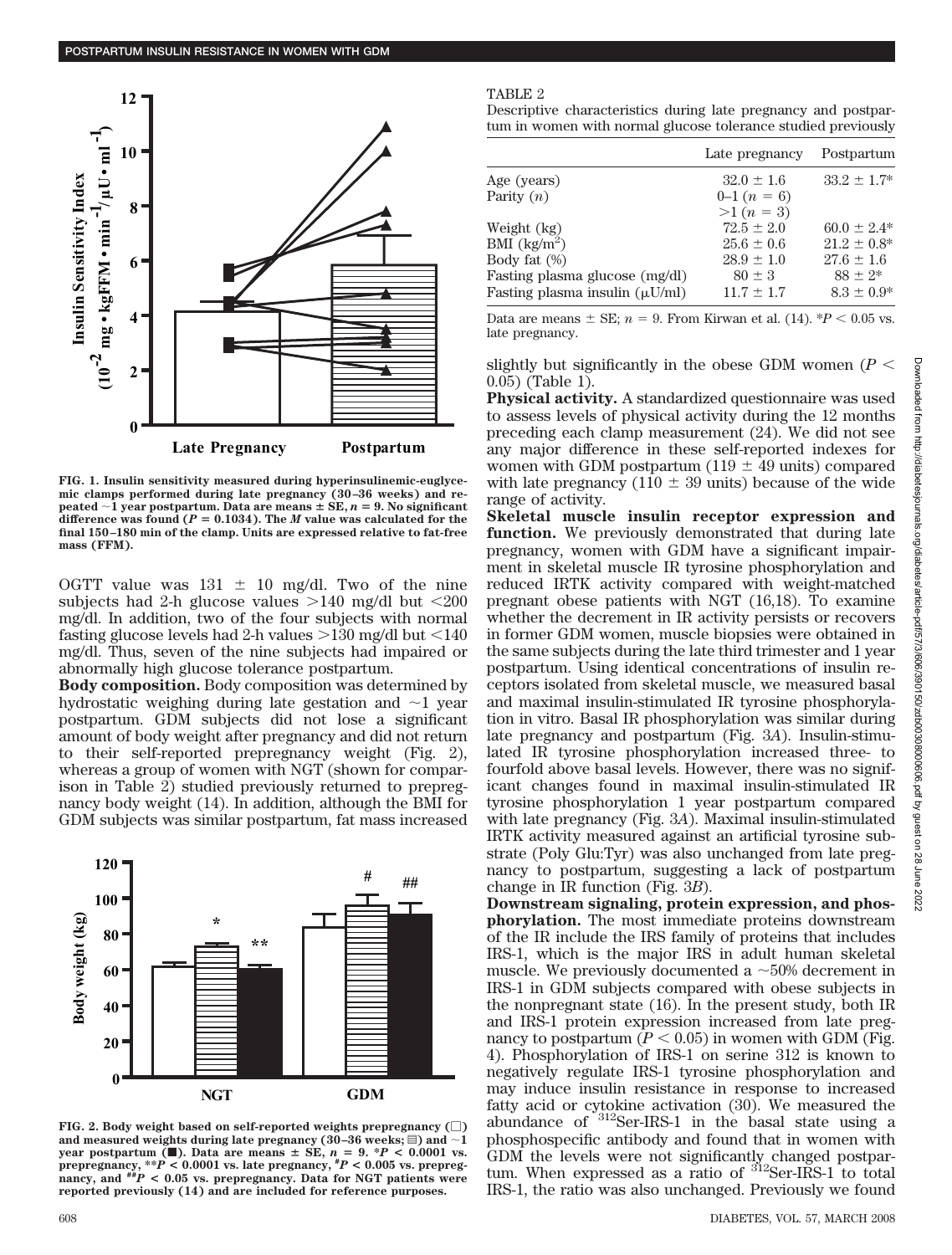

**FIG. 3. Basal and insulin-stimulated IR tyrosine phosphorylation (***A***) and IRTK activity (***B***) measured in isolated insulin receptors from** skeletal muscle obtained during late pregnancy and  $\sim$ 1 year postpar**tum. The IR concentration was measured in each biopsy based on a standard curve with purified insulin receptors, and an equal concentration of IR protein was tested for IR tyrosine phosphorylation and IRTK** activity by ELISA as outlined previously (14). Data are means  $\pm$ SE for obese women with GDM  $(n = 5)$ . \* $P < 0.001$  vs. basal (no **insulin).**

that levels of  $p85\alpha$  regulatory subunit of PI3K are two to threefold higher during late pregnancy compared with obese nonpregnant women (16). In GDM subjects, the abundance of the  $p85\alpha$  was reduced significantly postpartum (12%,  $P < 0.005$ ). There were no differences in the expression of downstream signaling proteins Akt, p70S6 kinase, or the skeletal muscle glucose transporter, GLUT4, from late pregnancy to postpartum (data not shown).

Plasma TNF- $\alpha$  and skeletal muscle TNF- $\alpha$  mRNA **expression.** TNF- $\alpha$  is a cytokine that is linked to insulin resistance. We have previously reported an increase in circulating TNF- $\alpha$  during late pregnancy (14). In the present study, circulating  $TNF-\alpha$  remained unchanged postpartum compared with late pregnancy in women with GDM, while in women with NGT, these levels declined significantly postpartum (Fig. 5*A*). Pretranslational expression of TNF- $\alpha$  mRNA in muscle was determined by quantitative real-time PCR. Women with GDM had five- to sixfold higher skeletal muscle  $TNF-\alpha$  mRNA compared with women with NGT during late pregnancy (Fig. 5*B*). GDM subjects experienced a significant reduction in TNF- $\alpha$  mRNA postpartum; however, expression remained threefold higher than in women with NGT. We performed correlation analysis between the change in insulin sensitivity (insulin sensitivity index [ISI]) and changes in skeletal muscle insulin signaling proteins from late pregnancy to postpartum. Combining the data from normal  $(n = 9)$ and GDM subjects  $(n = 9)$ , the strongest correlation noted was between the change in <sup>312</sup>Ser-IRS-1 and the change in ISI  $(r^2 = 0.302, P < 0.02)$  (Fig. 6*A*). There was also a correlation between skeletal muscle TNF- $\alpha$  mRNA and  $^{312}$ Ser-IRS-1/total IRS-1 ( $r^2 = 0.19, P < 0.03$ ) (Fig. 6*B*), and between the change in plasma TNF- $\alpha$  and the change in insulin resistance  $(r^2 = 0.52, P < 0.03)$  (not shown).

#### **DISCUSSION**

Decreased insulin sensitivity with advancing gestation is a hallmark of pregnancy that involves changes in the insulin signaling cascade in human skeletal muscle, as outlined in our previous reports (15,16,18,22,31). To explore whether the mechanisms underlying insulin resistance are reversible in women with GDM, we followed women longitudinally and focused our attention on metabolic characteristics and expression and function of proteins in skeletal muscle biopsies obtained 1 year postpartum. Body weight, fat mass, and fasting glucose increased postpartum in women with GDM. Despite a failure to return to prepregnancy body weight, however, our longitudinal results demonstrate that GDM women experience changes in IR, IRS-1, and  $p85\alpha$  expression in skeletal muscle that were similar to those seen previously in women with NGT (14), suggesting these changes were likely due to pregnancy-specific factors.

Despite these positive changes, however, insulin-stimulated IR tyrosine phosphorylation and IRTK activity were not improved, and whole-body insulin resistance was not significantly different in the obese GDM women postpartum. Although lack of postpartum weight loss in GDM subjects suggests that obesity may be a key factor underlying a lack of improvement in IR and IRTK function postpartum, it is also possible that these GDM women may carry an intrinsic defect that interacts with the IR and underlies their genetic prevalence for type 2 diabetes, as suggested recently (32). Ober et al. (33) found that risk for GDM in black and Caucasian subjects was not due to obesity per se but to interactions between obesity and variation in alleles for the IR in Caucasian and African-American women with GDM. They also noted that variation in IR appeared to interact with both BMI and history of diabetes in women with GDM to increase their risk for type 2 diabetes. More studies are necessary to understand the potential for genetic factors that may suppress IR function in former GDM women.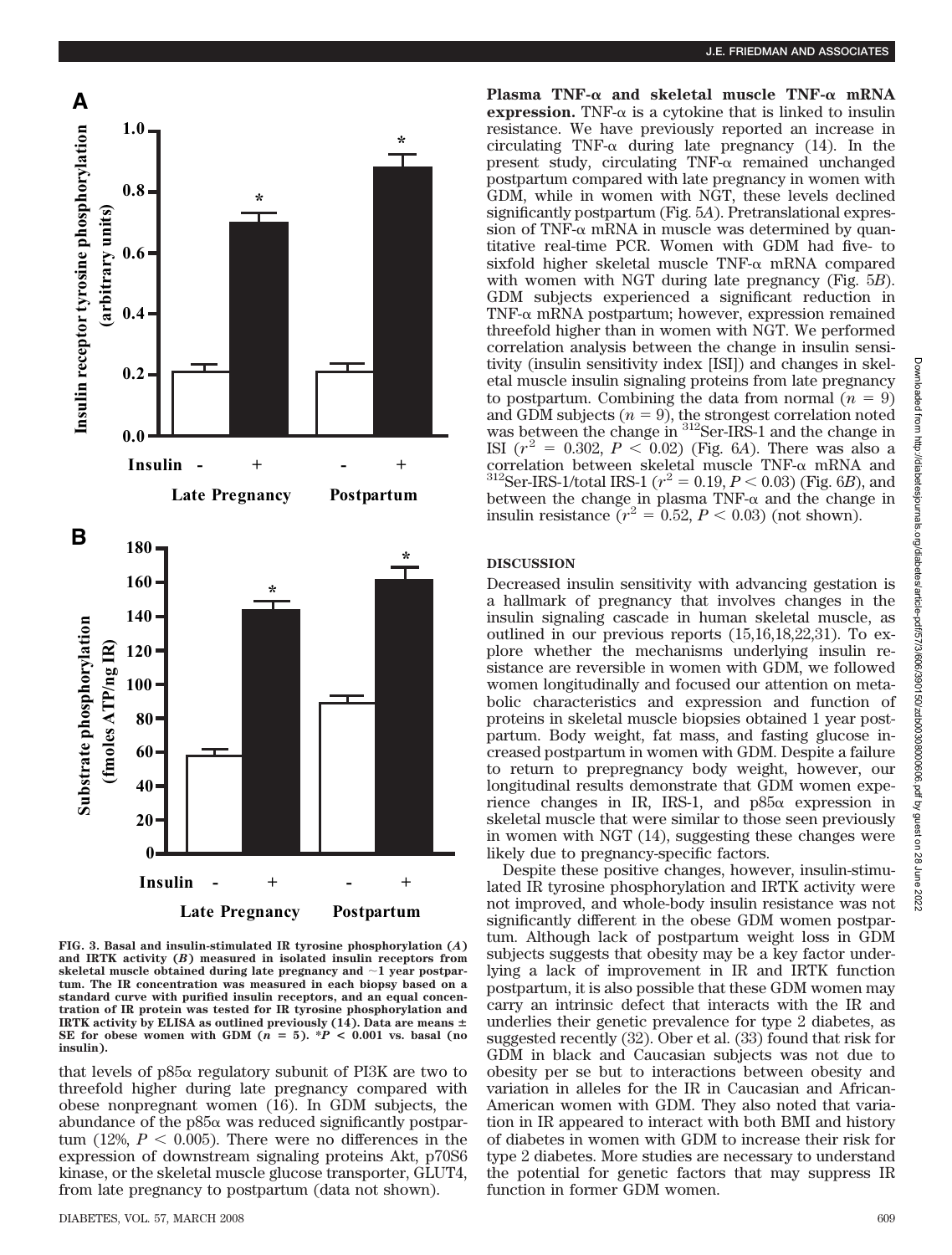

**FIG. 4. Skeletal muscle insulin signaling proteins from vastus lateralis obtained during late pregnancy and 1 year postpartum in obese GDM subjects. Equivalent amounts of protein isolated from skeletal muscle biopsies were subjected to SDS-PAGE and blotted with respective antibodies. Values are means** - **SE (***n* **9) and expressed as percent change from late pregnancy to postpartum. \****P* **< 0.05 vs. late pregnancy, \*\****P* **< 0.005 vs. late pregnancy.**

Both IR and IRS-1 serine phosphorylation have been suggested as major mechanisms for insulin resistance in mouse models of obesity and GDM (31,34,35) and in skeletal muscle of obese humans (36). We previously reported that during late pregnancy, obese GDM women had impaired IR and IRTK activity in vitro (18), as well as impaired insulin-stimulated IR and IRS-1 tyrosine phosphorylation in vivo (18). We also demonstrated that treating isolated insulin receptors from GDM women with alkaline phosphatase to remove existing serine phosphorylation resulted in a significant improvement (but not normalization) in insulin-stimulated IRTK activity, suggesting that decrements in insulin-stimulated IRTK activity during late pregnancy may be associated with increased serine kinase activity (18). Our results shown here that <sup>312</sup>Ser-IRS-1 is not significantly improved in GDM women postpartum, together with lack of change in IR and IRTK activity, are consistent with a potential for increased serine kinase activity and insulin resistance. Serine phosphorylation of IRS proteins by mTOR-p70S6 kinase (p70S6K1)-dependent mechanism or other kinases, such as TNF- $\alpha$ -induced c-Jun NH<sub>2</sub>-terminal kinase (JNK), IKK $\beta$ , p38, and AMP kinase (rev. in 37) among others, can reduce the ability of IRS proteins to attract PI3K, thus triggering insulin resistance (34,38–42).

A major finding in the present studies is that the level of skeletal muscle TNF- $\alpha$  mRNA was remarkably elevated in obese GDM women during late pregnancy compared with women with NGT (14), and fell significantly postpartum but remained elevated by threefold compared with control women. These results suggest that a component of the pro-inflammatory pathway may be hyperactive locally in skeletal muscle from GDM subjects during pregnancy and remain increased postpartum. Based on the known effects of TNF- $\alpha$  to induce serine phosphorylation of both IR and IRS-1, which in turn impairs tyrosine phosphorylation of IRS-1 (40,43), it is possible that the increased TNF- $\alpha$ expression in skeletal muscle could lead to the marked impairment in whole-body insulin sensitivity in these obese GDM women. The change in 312Ser-IRS-1 postpartum correlated with the change in insulin sensitivity  $(r^2)$ 0.302,  $P < 0.02$ ), while TNF- $\alpha$  mRNA correlated with  $^{312}$ Ser-IRS-1/total IRS-1 ( $r^2 = 0.19, P < 0.03$ ), supporting this concept. Whether the small increases in 312Ser–IRS-1 from late pregnancy to postpartum is attenuating the reversal of insulin resistance in GDM women remains to be determined. Interestingly, in control subjects with NGT, plasma TNF- $\alpha$  fell significantly in the postpartum period. This is consistent with the idea that the increase in circulating TNF- $\alpha$  during late pregnancy is a contribution of placental secretion and is a significant predictor of insulin resistance in late gestation (44). In GDM subjects, however, plasma TNF- $\alpha$  was similar to control subjects during late pregnancy but remained unchanged 1 year postpartum. Using NMR spectroscopy, Kautzky-Willer et al. (45) reported increased intramuscular lipid content in skeletal muscle of obese women with prior GDM. Increased free fatty acid (FFA) uptake and/or lipolysis of stored triglyceride in skeletal muscle of obese women could increase cytosolic long-chain acyl-CoA (LCA-CoA),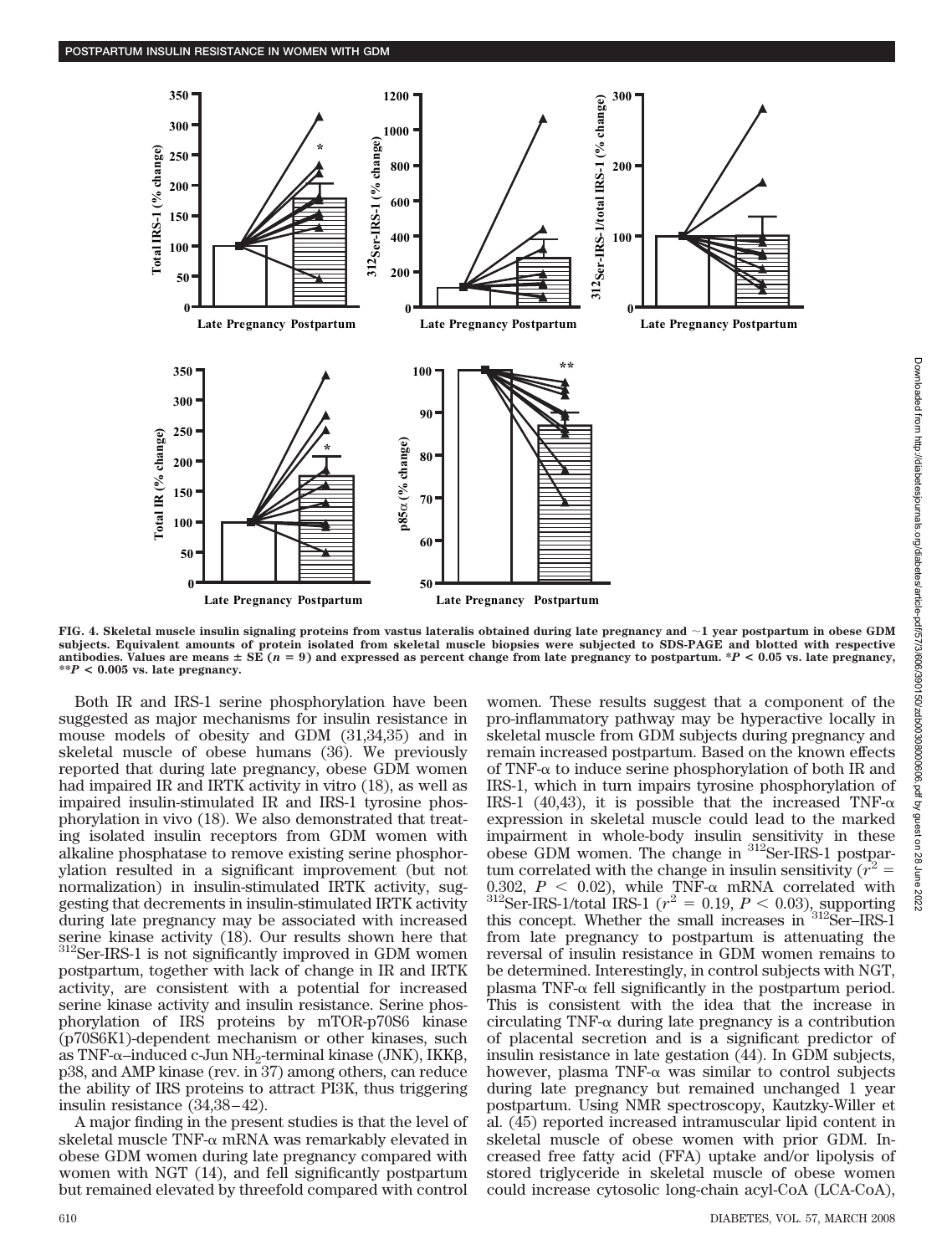

**FIG. 5. TNF-** $\alpha$  **during late pregnancy (30–36 weeks;**  $\Box$ **) and**  $\sim$  **1 year postpartum (** $\blacksquare$ **). Data are presented as mean**  $\pm$  **SE** for obese women with GDM during pregnancy  $(n = 9)$  and women with NGT during **pregnancy**  $(n = 9)$ .  $\vec{A}$ **: Plasma TNF-** $\alpha$  **was measured by ELISA. Data are**  $mean \pm SE$ ,  $n = 9$ . \* $P < 0.05$ . *B*: Skeletal muscle TNF- $\alpha$  mRNA **expression was measured by quantitative real-time PCR. Data are**  $\text{mean} \pm \text{SE}, n = 9. *P < 0.005 \text{ vs. } \text{NGT}$  during late pregnancy,  $**P < 0.02$ **vs. GDM during late pregnancy. Data for NGT patients were reported previously (14) and are included for reference purposes.**

which correlates with overall obesity (46) and could inhibit insulin action via increased IRS-1 serine phosphorylation (37,47).

We also found a small but significant decrease postpartum in the PI3K regulatory subunit  $p85\alpha$ , which contrasts with the two- to threefold elevation found during late pregnancy (16). Under normal conditions, the  $p85\alpha$  subunit exists in stochiometric excess to the catalytic p110 subunit, resulting in a pool of free p85 monomers in relation to the p85-p110 dimers, with the latter responsible for PI3K activity (48). An increase in the  $p85\alpha$  regulatory



**FIG. 6.** *A***: Correlation between the change in 312Ser-IRS-1 and the change in ISI from late pregnancy to postpartum in NGT and GDM subjects.** *B***: Correlation between 312Ser-IRS-1/total IRS-1 and TNF mRNA in NGT and GDM subjects.**

subunit, which binds to phosphorylated IRS proteins, can compete with the p85-p110 heterodimer binding to tyrosine-phosphorylated IRS-1, thereby inhibiting PI3K activity and producing insulin resistance (49). In transgenic mice overexpressing human placental growth hormone, at levels similar to the third trimester of pregnancy, there is increased amounts of  $p85\alpha$  regulatory subunit in skeletal muscle (50), and this resulted in impaired IRS-1–associated PI3K activity. Likewise, mice with heterozygous disruption of the  $p85\alpha$  gene are more insulin-sensitive and display enhanced insulin signaling in skeletal muscle (51). Our data showing a small decline in  $p85\alpha$  postpartum are consistent with the proposed role of increased  $p85\alpha$  as a cellular mediator of skeletal muscle insulin resistance during pregnancy. The inverse relationship between insulin sensitivity and PI3K subunit ratio has been observed in human and animal models of insulin resistance (52–55), including obesity and type 2 diabetes (36). Finally, insulin resistance in skeletal muscle involves not only increased serine kinase activity and increased  $p85\alpha$ , but also, as good evidence suggests, decreased activation downstream from PI3K at the level of Akt-2 (56) and atypical protein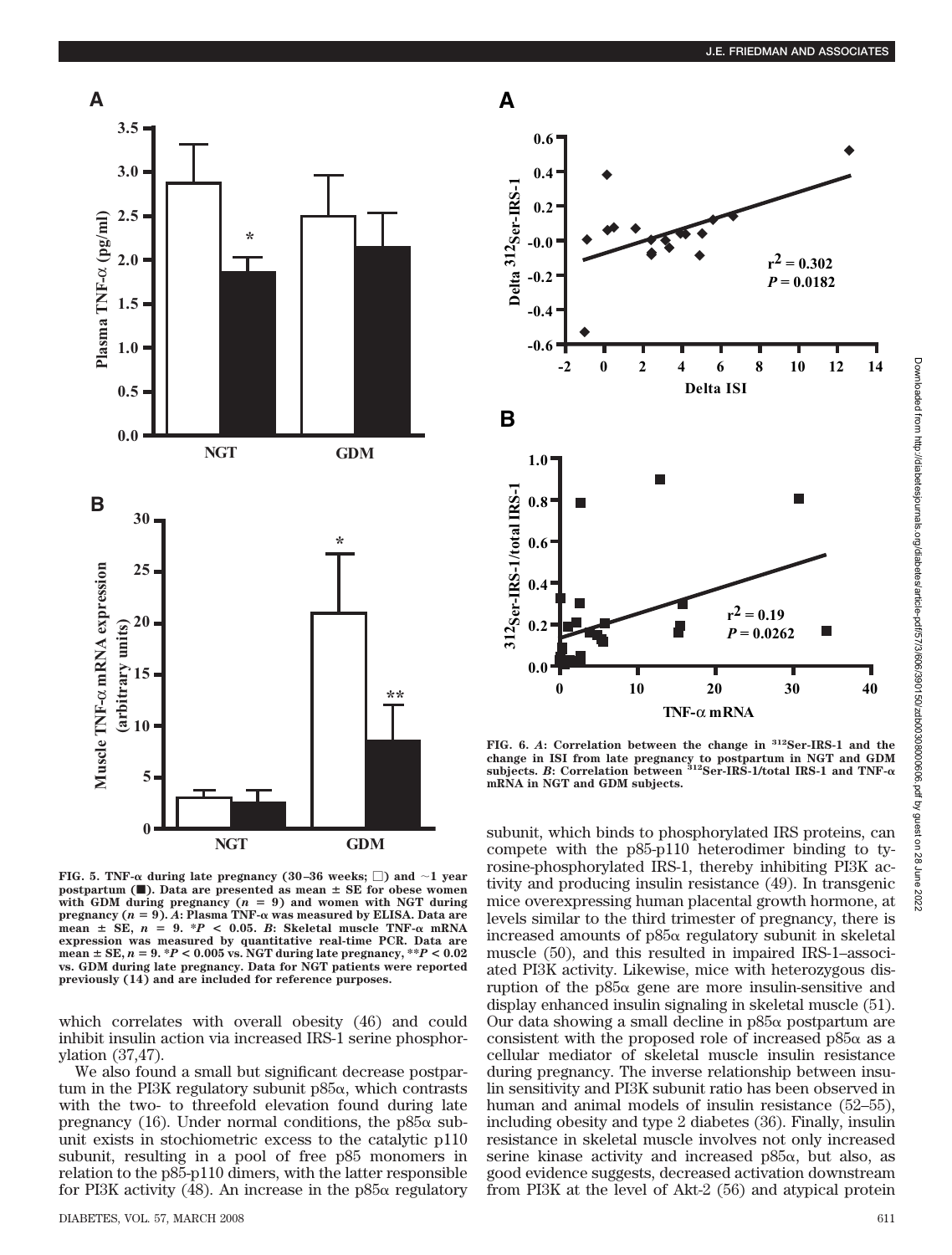kinase C (PKC) (36,57–62) in patients with obesity and type 2 diabetes.

It is also possible that other circulating factors such as FFA, resistin, adiponectin, etc., may be contributing factors to the insulin resistance in women who do not lose weight postpartum. Impaired insulin-mediated FFA suppression occurs in GDM subjects both in late pregnancy (19) and postpartum in response to IVGTT-induced endogenous insulin secretion (63). The impaired FFA suppression is present in postpartum GDM women with the most severe  $\beta$ -cell dysfunction (those that required insulin during pregnancy) and, thus, this may be related to their insulin secretory dysfunction rather than their reduced insulin sensitivity per se. Indeed, worsening islet function in the face of progressive insulin resistance postpartum is a major determinant in the progression from GDM to type 2 diabetes (6). The earlier in life a woman is diagnosed with GDM, the more likely severe insulin resistance predated the pregnancy. Not losing weight between pregnancies is a clear risk factor for recurrent GDM and development of type 2 diabetes, suggesting that progressive insulin resistance may accelerate the decline in  $\beta$ -cell function that leads to diabetes (64).

In summary, we have observed chronically elevated skeletal muscle TNF- $\alpha$  expression, a lack of change in  ${}^{312}$ Ser-IRS-1 associated with insulin resistance and decreased insulin signaling in skeletal muscle of obese GDM women 1 year postpartum. The improvement in IR, IRS-1 and slight reduction in  $p85\alpha$  found postpartum were similar to those observed previously in subjects with NGT (14), and suggests these changes may be specific to pregnancy-induced mechanisms of insulin resistance. GDM is associated with an extremely high risk  $(\sim 50\%)$  of developing type 2 diabetes in the subsequent 5–10 years, particularly those with obesity who require insulin during pregnancy and certain ethnic group status (65). Based on oral glucose tolerance testing, this postpartum insulin resistance is not benign. Indeed, seven of the nine women had evidence of either impaired or poor glucose tolerance 1 year postpartum. Thus, our results suggest the mechanisms underlying chronic insulin resistance in former GDM women may be driven by inflammation that impinge on the insulin signaling cascade in skeletal muscle to advance insulin resistance postpartum and may underlie the development of impaired glucose tolerance. The implications of these findings are that interventions to reduce obesity postpartum and possibly limit weight gain during pregnancy are critically needed in GDM women to slow the progression of insulin resistance and perhaps prevent the conversion to type 2 diabetes.

## **ACKNOWLEDGMENTS**

This research was funded by the National Institutes of Health Grants HD-11089 (P.M.C.) and DK-62115 (J.E.F.), American Diabetes Association Clinical Research Grant (1-03.CR-07 to J.E.F), The University of Colorado Denver's Center for Human Nutrition Metabolic Core Lab Grant (DK P30 DK048520), and the General Clinical Research Center Grant (RR-00080) to Case Western Reserve University. We thank the members of the Friedman laboratory for helpful discussions and particularly Rachel C. Janssen for her helpful assistance in preparation of figures and editing the manuscript.

### **REFERENCES**

- 1. Buchanan TA, Xiang AH: Gestational diabetes mellitus. *J Clin Invest* 115:485–491, 2005
- 2. Catalano PM, Huston L, Amini SB, Kalhan SC: Longitudinal changes in glucose metabolism during pregnancy in obese women with normal glucose tolerance and gestational diabetes mellitus. *Am J Obstet Gynecol* 180:903–916, 1999
- 3. Kaufmann RC, Schleyhahn FT, Huffman DG, Amankwah KS: Gestational diabetes diagnostic criteria: long-term maternal follow-up. *Am J Obstet Gynecol* 172:621–625, 1995
- 4. Kjos SL, Peters RK, Xiang A, Henry OA, Montoro M, Buchanan TA: Predicting future diabetes in Latino women with gestational diabetes: utility of early postpartum glucose tolerance testing. *Diabetes* 44:586–591, 1995
- 5. Kjos SL, Buchanan TA: Gestational diabetes mellitus. *N Engl J Med* 341:1749–1756, 1999
- 6. Xiang AH, Wang C, Peters RK, Trigo E, Kjos SL, Buchanan TA: Coordinate changes in plasma glucose and pancreatic beta-cell function in Latino women at high risk for type 2 diabetes. *Diabetes* 55:1074–1079, 2006
- 7. Buchanan TA, Xiang A, Kjos SL, Watanabe R: What is gestational diabetes? *Diabetes Care* 30 (Suppl. 2):S105–S111, 2007
- 8. Kousta E, Cela E, Lawrence N, Penny A, Millauer B, White D, Wilson H, Robinson S, Johnston D, McCarthy M, Franks S: The prevalence of polycystic ovaries in women with a history of gestational diabetes. *Clin Endocrinol (Oxf*) 53:501–507, 2000
- 9. Meyers-Seifer CH, Vohr BR: Lipid levels in former gestational diabetic mothers. *Diabetes Care* 19:1351–1356, 1996
- 10. O'Sullivan JB: Subsequent morbidity among gestational diabetic women. In *Carbohydrate Metabolism in Pregnancy and the Newborn*. Sutherland HW, Stowers JM, Eds. Edinburgh, Churchhill Livingstone, 1984, p. 174–180
- 11. Heitritter SM, Solomon CG, Mitchell GF, Skali-Ounis N, Seely EW: Subclinical inflammation and vascular dysfunction in women with previous gestational diabetes mellitus. *J Clin Endocrinol Metab* 90:3983–3988, 2005
- 12. Winzer C, Wagner O, Festa A, Schneider B, Roden M, Bancher-Todesca D, Pacini G, Funahashi T, Kautzky-Willer A: Plasma adiponectin, insulin sensitivity, and subclinical inflammation in women with prior gestational diabetes mellitus. *Diabetes Care* 27:1721–1727, 2004
- 13. Di Benedetto A, Russo GT, Corrado F, Di Cesare E, Alessi E, Nicocia G, D'Anna R, Cucinotta D: Inflammatory markers in women with a recent history of gestational diabetes mellitus. *J Endocr Invest* 28:34, 2005
- 14. Kirwan JP, Varastehpour A, Jing M, Presley L, Shao J, Friedman JE, Catalano PM: Reversal of insulin resistance postpartum is linked to enhanced skeletal muscle insulin signaling. *J Clin Endocrinol Metab* 89:4678–4684, 2004
- 15. Barbour LA, McCurdy CE, Hernandez TL, Kirwan JP, Catalano PM, Friedman JE: Cellular mechanisms for insulin resistance in normal pregnancy and gestational diabetes. *Diabetes Care* 30:S112–119, 2007
- 16. Friedman JE, Ishizuka T, Shao J, Huston L, Highman T, Catalano P: Impaired glucose transport and insulin receptor tyrosine phosphorylation in skeletal muscle from obese women with gestational diabetes. *Diabetes* 48:1807–1814, 1999
- 17. Catalano PM, Tyzbir ED, Wolfe RR, Calles J, Roman NM, Amini SB, Sims EA: Carbohydrate metabolism during pregnancy in control subjects and women with gestational diabetes. *Am J Physiol* 264:E60–E67, 1993
- 18. Shao J, Catalano PM, Yamashita H, Ruyter I, Smith S, Youngren J, Friedman JE: Decreased insulin receptor tyrosine kinase activity and plasma cell membrane glycoprotein-1 overexpression in skeletal muscle from obese women with gestational diabetes mellitus (GDM): evidence for increased serine/threonine phosphorylation in pregnancy and GDM. *Diabetes* 49:603–610, 2000
- 19. Catalano PM, Nizielski SE, Shao J, Preston L, Qiao L, Friedman JE: Downregulated IRS-1 and PPARgamma in obese women with gestational diabetes: relationship to FFA during pregnancy. *Am J Physiol Endocrinol Metab* 282:E522–E533, 2002
- 20. Garvey WT, Maianu L, Zhu JH, Hancock JA, Golichowski AM: Multiple defects in the adipocyte glucose transport system cause cellular insulin resistance in gestational diabetes: heterogeneity in the number and a novel abnormality in subcellular localization of GLUT4 glucose transporters. *Diabetes* 42:1773–1785, 1993
- 21. Ciaraldi TP, Kettel M, el-Roeiy A, Madar Z, Reichart D, Yen SS, Olefsky JM: Mechanisms of cellular insulin resistance in human pregnancy. *Am J Obstet Gynecol* 170:635–641, 1994
- 22. Shao J, Catalano PM, Yamashita H, Ishizuka T, Friedman JE: Vanadate enhances but does not normalize glucose transport and insulin receptor phosphorylation in skeletal muscle from obese women with gestational diabetes mellitus. *Am J Obstet Gynecol* 183:1263–1270, 2000